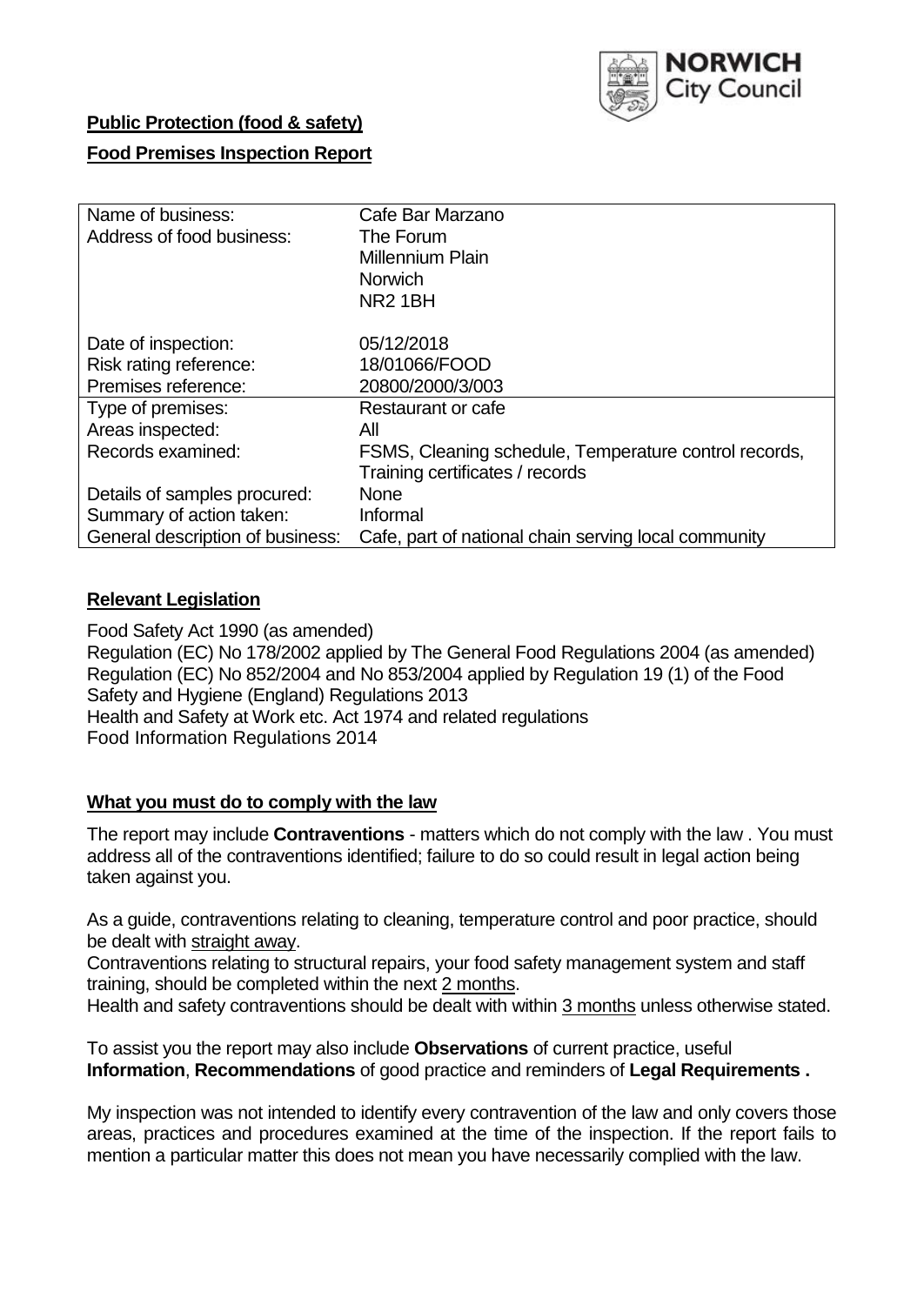# **FOOD SAFETY**

#### **How we calculate your Food Hygiene Rating:**

The food safety section has been divided into the three areas which you are scored against for the hygiene rating: 1. food hygiene and safety procedures, 2. structural requirements and 3. confidence in management/control procedures. Each section begins with a summary of what was observed and the score you have been given. Details of how these scores combine to produce your overall food hygiene rating are shown in the table.

| <b>Compliance Area</b>                     |          |                  |           | <b>You Score</b> |                |    |           |    |                |  |  |
|--------------------------------------------|----------|------------------|-----------|------------------|----------------|----|-----------|----|----------------|--|--|
| Food Hygiene and Safety                    |          |                  |           | 0                | 5              | 10 | 15        | 20 | 25             |  |  |
| <b>Structure and Cleaning</b>              |          |                  | $\Omega$  | 5                | 10             | 15 | 20        | 25 |                |  |  |
| Confidence in management & control systems |          |                  | 0         | 5                | 10             | 15 | 20        | 30 |                |  |  |
|                                            |          |                  |           |                  |                |    |           |    |                |  |  |
| <b>Your Total score</b>                    | $0 - 15$ | 20               | $25 - 30$ |                  | $35 - 40$      |    | $45 - 50$ |    | > 50           |  |  |
| <b>Your Worst score</b>                    | 5        | 10 <sup>10</sup> | 10        |                  | 15             |    | 20        |    | $\blacksquare$ |  |  |
|                                            |          |                  |           |                  |                |    |           |    |                |  |  |
| <b>Your Rating is</b>                      | 5        | 4                | 3         |                  | $\overline{2}$ |    |           |    | $\overline{0}$ |  |  |

Your Food Hygiene Rating is 5 - a very good standard

000005

## **1. Food Hygiene and Safety**

Food hygiene standards are high. You demonstrated a very good standard of compliance with legal requirements. You have safe food handling practices and procedures and all the necessary control measures to prevent cross-contamination are in place. **(Score 5)**

### Contamination risks

**Observation** Contamination risks were controlled

Hand-washing

**Observation** Hand washing was managed well and wash-hand basins were well stocked with hand cleaning material.

#### Personal Hygiene

**Observation** I was pleased to see that standards of personal hygiene were high.

#### Temperature Control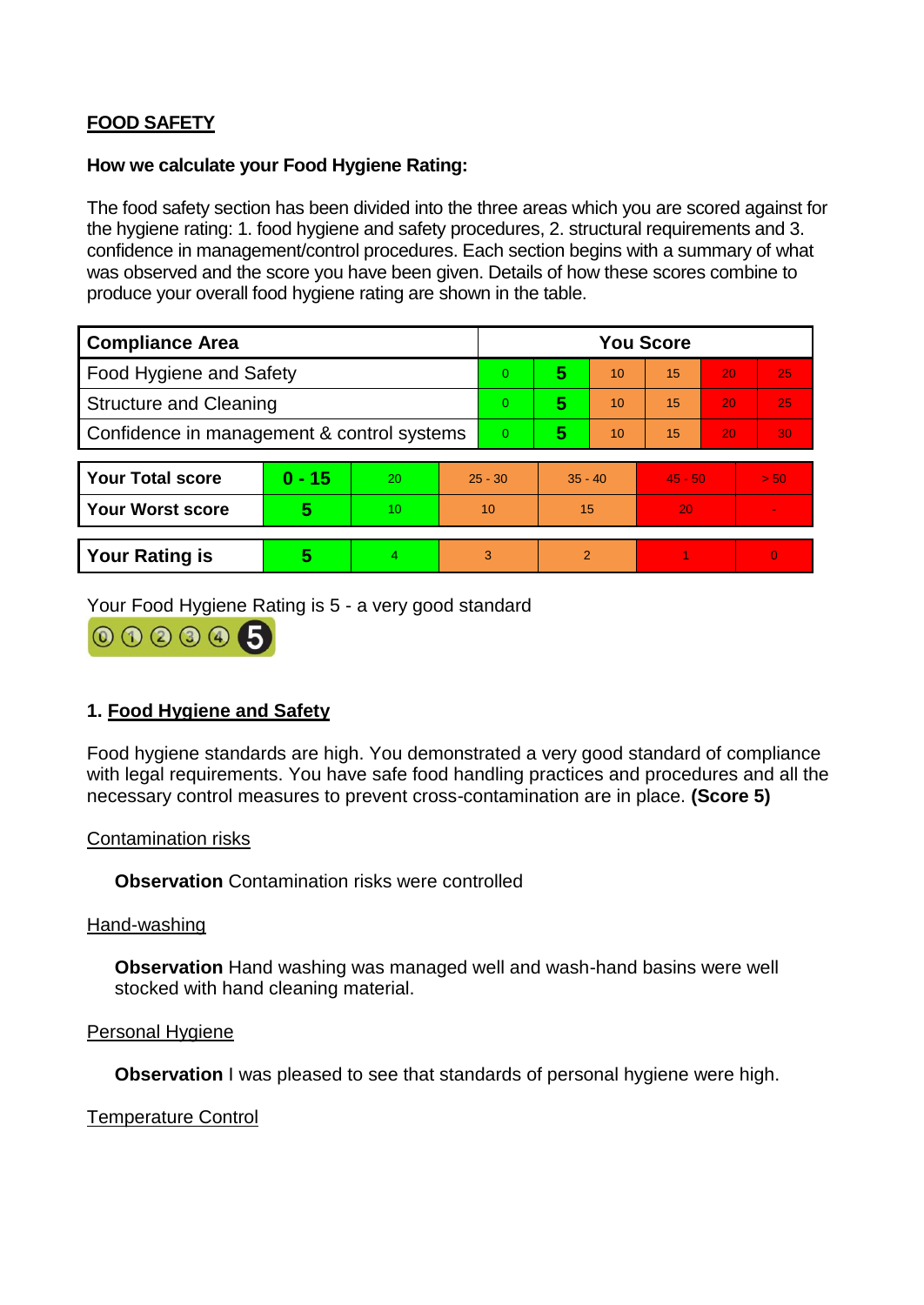**Observation** I was pleased to see you were able to limit bacterial growth and/or survival by applying appropriate temperature controls at points critical to food safety and that you were diligently monitoring temperatures.

# **2. Structure and Cleaning**

The structure facilities and standard of cleaning and maintenance are all of a good standard and only minor repairs and/or improvements are required. Pest control and waste disposal provisions are adequate. The minor contraventions require your attention. **(Score 5)**

## Cleaning of Structure

 **Contravention** you need to defrost the walk in freezer to facilitate easy cleaning. Cleaning was made difficult at present due to the build up of ice on shelving and long icicles

**Observation** The kitchen had been well maintained and the standard of cleaning was good.

### **Maintenance**

**Contravention** The following items had not been suitably maintained and must be repaired or replaced:

worn flooring to walk in freezer and fridge

### Facilities and Structural provision

**Observation** I was pleased to see the premises had been well maintained and that adequate facilities had been provided.

## **3. Confidence in Management**

A food safety management system is in place and you demonstrate a very good standard of compliance with the law. Food hazards are understood properly controlled managed and reviewed. Your records are appropriate and generally maintained. Your staff are suitably supervised and trained. You have a good track record. There are some minor contraventions which require your attention. **(Score 5)**

### Type of Food Safety Management System Required

**Observation** Your SFBB/food safety management system was in place and working well. I was confident you had effective control over hazards to food.

### **Traceability**

**Observation** Your records were such that food could easily be traced back to its supplier.